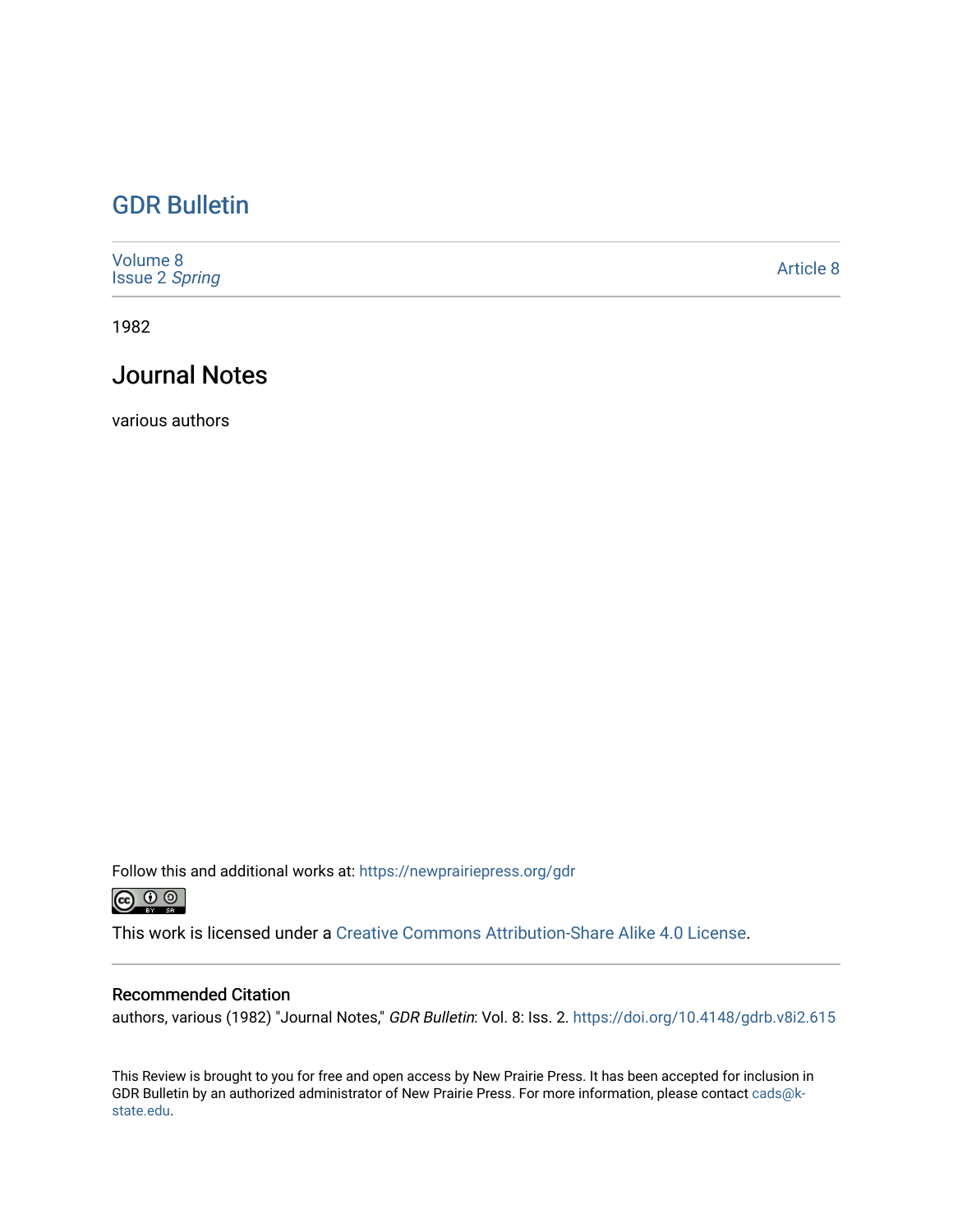# JOURNAL NOTES

#### Politische Erziehung in der DDR. Von Karl Schmitt. Paderborn: Schöningh Verlag. 1980. 291 Seiten. DM 28.-

**Auf fast 300 Seiten hat Karl Schmitt eine schier unglaubliche Materialfüll e zusammengetragen, wobei ihm der**  Stand der Forschung zuhilfe kam-ungewollt: Bisher gab es noch keine umfassende Darstellung der politischen Er**ziehung in der DDR, der Autor mußte entsprechende Pionierarbeit leisten . Ausgehend vom Lehrplan wie er 1974/75**  für die allgemeinbildenden Schulen der DDR galt, untersucht er Ziele, Mittel und Ergebnisse des politischen Un**terrichts . Die extensive Schilderung wird eingeleite t durch einen knappen Überblick , oder wie es i n der etwas**  zähen Grammatik des Lehrers heißt: "dem systematischen Teil [Ist] ein AbriB der Geschichte der politischen Erziehung in der Schule der DDR vorangestellt." (S.19) Die **politische n Ereignisse - Nationalsozialismus, Weltkrieg, Niederlage, Besetzung durch die Sowjetunion - hatten ei ne Lage geschaffen, der ei n entsprechend neugestalteter politische r Unterricht Rechnung zu tragen hatte; anders**  ausgedrückt: die Schule mußte in der Theorie nachsitzen, **was sic h im gesellschaftliche n Leben veränder t hatte.**  Schmitt sieht vier Phasen: 1945-1949 "Gegenwartskunde: Prinzip oder Fach?", 1950-1956 "Gegenwartskunde als Fach", **1957-1962 "Staatsbürgerkund e als Orientierungsphase" und sei t 1963 "Staatsbürgerkunde : Systematischer Ausbau".**  Lösten nach dem Krieg in Schnellkursen ausgebildete Leh**rer die ideologisch bedenklichen aus der Nazizei t ab, so führte das durchweg zu unzureichender Ausbildung, weil die Lehrer sich auf Agitatio n beschränkten . Der mit der StaatsgrUndung der DDR 1949 beginnende "Aufbau des So**zialismus" brachte andere Anforderungen mit sich: fortan hatte die politische Erziehung auch der patriotischen **Bildung zu dienen.** 

**1957 wurde aus der Gegenwarcs- die Staatsbürgerkunde , die reine Lehre abgelöst von einer institutionskundlichen Akzentuierung: Entstehung der DDR, ihr Staatsaufbau und die Rolle der Jugend im Sozialismus. Sei t 1963 is t dann ein "kontinuierlicher Prozeß des systematischen Ausbaus" (S.26) zu beobachten. Ausgangspunkt war der VI. Parteitag der**  SED 1963, der eine strukturelle und inhaltliche Neukon**zeption des Bildungssystems forderte, was zunächst zu ei**   $n$ em grundlegenden Bildungsgesetz, schlieBlich einer voll**ständige n Lehrplanreforra zum Ende der 60er Jahre führte .**  Der Marxismus-Leninismus wurde auf die DDR in einer Art **politische r Heimatkunde angewendet und von den höheren Klassen der Oberschule ausgehend schrittweise bei jünge**ren Schülern Unterrichtsgegenstand. Nach und nach verbesserte sich die Staatsbürgerkunde von einer Randexistenz **im Lehrplan zu einem Schlüsselfach .** 

Auf diese Übersicht folgt die eigentliche Darstellung der politischen Erziehung in der DDR. Obgleich der Autor gros**se Schwierigkeiten bei der Materialbeschaffung zu über**  winden hatte, ist es ihm doch gelungen, ein umfassendes **Bil d zu geben, das er durch Graphiken, Statistiken , Daten und schließlich einen dokumentarischen Anhang mit empirischen Untersuchungen und Lehrpläne n absichert, was das**  Buch insgesamt zu einem grundsätzlichen Werk auf seinem **Gebiet werden läßt .** 

Besonders sei auch noch auf das Kapitel "Zum Stellenwert der politischen Erziehung" hingewiesen. Dort wird unverblümt von deren Mißerfolg ausgegangen, wie er auch von **amtlicher Seite zugegeben werden muß . Der lehrerzentrier te Unterricht , sein Wiederholungscharakter läßt den Schü l e r unberührt , weshalb die politisch e Erziehung nie einen**  über formelhafte Bekenntnisse hinausgehenden Erfolg er**ziele n konnte.** 

Von der Mehrheit der Bevölkerung würde der Staat nicht **a l s eine Gemeinschaft der Werktätigen , sondern als ein regelrechter Betrieb angesehen, weshalb die Aussage, i n der DDR lebe die traditionell e deutsche politisch e Kultur fort , nicht bloß zutrifft , sondern aufs Erschreckendste** 

**den unausrottbaren gesamtdeutschen Untertanengeist bestä tigt . "Zukunftsgläubigkei t sol l die Obrigkeitsgläubigkei t**  stützen. Dazu ist zumindest der Versuch politischer Er**ziehung unentbehrlich." (S.235) Nun wollen wir mal sehen, wer eine ähnlich fundierte Geschichte des Sozialkundeunterricht s i n der Bundesrepublik Deutschland schreibt . Was werdet ihr da staunen, Kinder...** 

> **Will i Winkler Washington University**

#### »YYYYYY- Y

**Weimarer Beiträge , Vol . 27, Nr. 10-12 (1981).** 

**Noteworthy i n Vol . 27, Nr. 10 i s "Zur Gesamtkomposition des Filmkunstwerks," in which Käth e RUlicke-Weiler takes some preliminary steps toward the development of a fil <sup>m</sup> aesthetics . Drawing on the positions of Brecht and Eisenstein , she examines the potentials and limit s of**  the category of the fable for understanding the specific character of the cinematic work. It appears that she is **arguing against predominately literar y approaches to fil m**  and is therefore compelled to insist on the visual charac**ter of the medium: "Keinesfalls sol l hier der Begrif f der Fabel prinzipiel l denunziert werden. (...) Aber die Fabel—al s Verknüpfun g der Handlung—wird (...) zum Mitte l der Organisation des Inhalts , der bildhaf t exist iert , das heißt , wird zu einem Kunstmittel unter anderem. Anders ausgedrückt : die Fabel änder t ihren Stellenwert, da si e nicht mehr allei n durch das Wort, sondern auch mit**  verschiedenen optischen und technischen Mitteln gestaltet wird" (p. 91). Her emphasis on the visual dimension leads to references to Brecht's theatrical productions **and Eisenstein's use of montage. In the same issue Irene Dölling' s lengthy essay "Zur Vermittlung von gesellschaftlichem und individuellem**  LebensprozeB" presents a description of socialization and individuality within culture theory. In addition, Klaus Hermsdorf's discussion "Die Literatur muB durch**forsch t werden: Neuentdeckungen i n der Exilliteratur "**  commences with a critical reference to the Reclam series **"Kunst und Literatu r im antifaschistischen Exil " which,** 

**Hermsdorf alleges , follows the general path of Exil forschung by emphasizing the works of important authors;**  the massive literature of the lesser known figures, perhaps more characteristic for the emigration, remains **ignored. Hermsdorf provides examples with short discussions of Bruno Frank's Die Tochter and Paul Zech's**  Deutschland, dein Tänzer ist der Tod, both recently re**published. The issue also includes reviews of Hans Kaufmann's Versuch Uber das Erbe and the volume Literarische s Leben der DDR 1945 bis 1960. Claus Träge r reviews a volume on Georg Forster by Helmut Peitsch . In Vol . 27, Nr. 11, the culture theory discussion continues with Helmut Hanke's "Kulturell e Entwicklungsprobleme der Lebensweise." I t** i 3 **interestin g to see how Hanke places**  Lebensweise." It is interesting to see how Hanke places the GDR culture discussion in relation to developments in the West with reference to Raymond Williams, among others (pp. 27-28). Articles on Slovakian and Rumanian authors follow (Miroslav Valek, Jozef Kot, Zaharia Stancus). **Heinrich Heine is discussed by Hans Weil (Reisebilder) and Fritz Mende (relationship to Victor Hugo). The review** by Dietrich Mühlberg and Anneliese Neef of Martin Soder's book Hausarbeit und Stammtischsozialismus: Arbeiterfamilie und Alltag im Deutschen Kaiserreich (GieBen: Fokus, 1980) mixes support for the investigation of family life and the author<sup>1</sup>s egalitarian position with a critical rejection of other aspects: an allegedly too negative description of proletarian family structures and an omission of significant social democratic thematizations of the status of women. The reviewers suggest that industrialization and proletarianization tendentially **eroded traditional patriarchal structures, and they com**plain of the antisocialist coloration in the feminist critique, especially in the publishing strategy: "ist zur Propagierung solch anständiger Haltung eine

1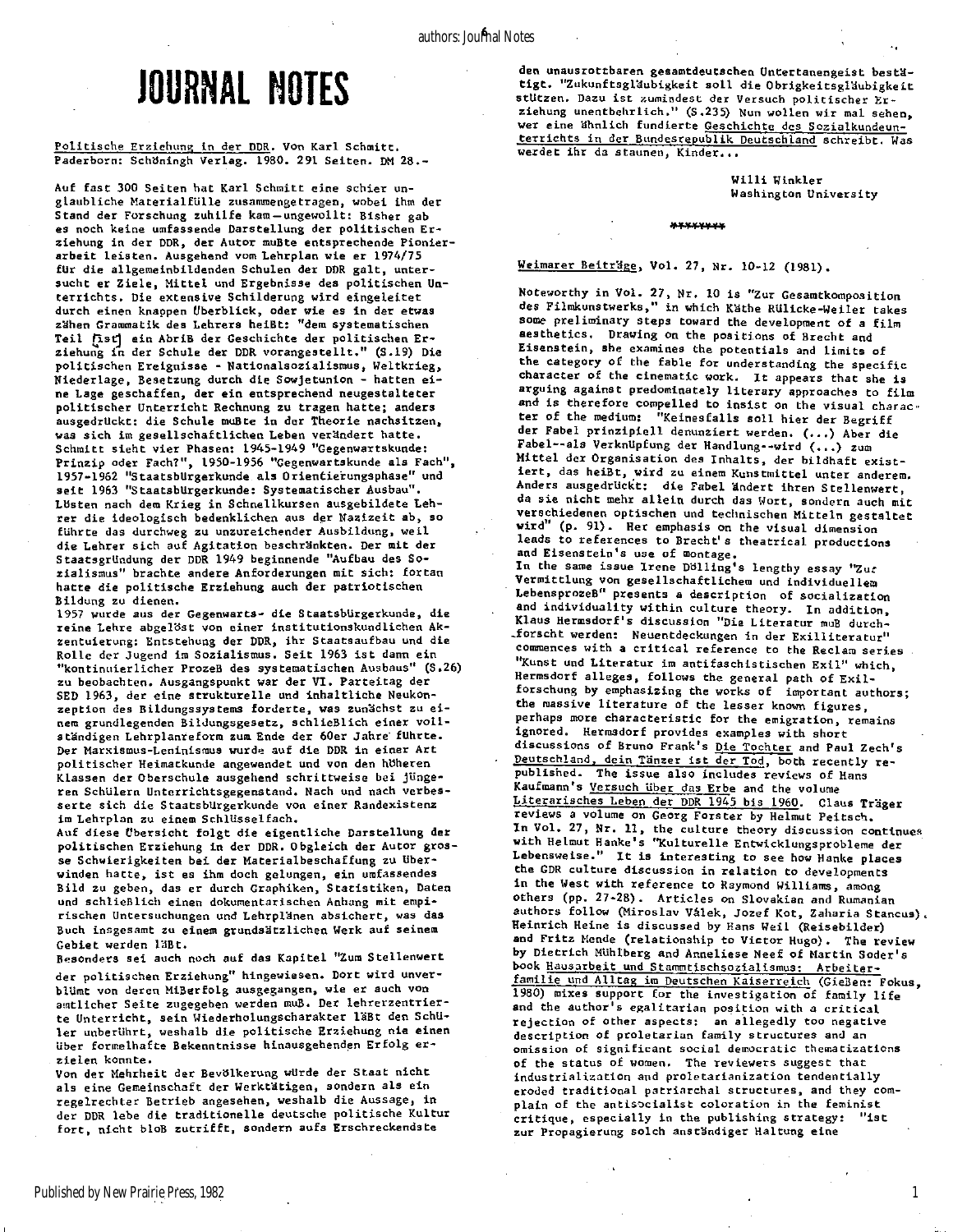Geschichtsfälschung nötig, die der Verlag im Kurzinhalt **auf die Formel 'Menschenverachtung des Sozialismus' (vierte Umschlagseite) brachte?" (p. 185) . Culture**  questions also appear in the reviews of Arbeiterkultur, ed. Gerhard A. Ritter and Kulturarbeit--Die Innenpolitik **von morgen, ed. Rainer Silkenbeuer (both'western publications) .** 

In Vol. 27, Nr. 12, three essays are concerned, directly **or indirectly , with Goethe: Peter Weber on "'Kunstperiode' a ls literarhistorische r Begriff, " Heinz Hamm, "Die Aufnahme von Goethes 'Helena'-Zwischenspiel in Deutschland**  und im Ausland" and a collection of five responses to **Peter Hacks' "Pandora." Two essays are devoted to questions of working class culture: Horst Groschopp, "Sozialistisch e Kulturarbeit der Arbeiterorganisationen" and Dietric h Mühlberg , "Anfäng e proletarischen Freizeit**  verhaltens und seiner öffentlichen Einrichtungen." The theoretical side of the culture discussion is treated **<sup>i</sup> n Hildegard Maria Nickel's review of Irene Dölling's book Naturwesen-Individuum-Persönlichkeit . Klaus Berthel's report on the "Frlihjahrsberatung germanistischer Literatur**  wissenschaftler in Weimar" describes some debates among **GDR** scholars of classicism and romanticism, in which the **terminology of "Kunstperiode" as opposed to "Goethezeit" or "Klassik" led to various altercations . Dorle Gelbhaar's "Chancen eines Genres" focuses on the two versions of Hasso Mayer's essay "Krimi und crimen" (1969/79) and the**  debates regarding the possibility of a socialist version **of the detective novel. In addition Thomas Rietzschel reviews Gerhard Knapp's study of German expressionist literature .** 

**Russel A. Berman Stanford University** 

**nnnni« n** 

### zeitschrift für germanistik, Heft 3 und 4, 1981

Die dritte Nummer der zeitschrift für germanistik vom **August 1981 enthält einige Artikel , die fllr den DDR-Forscher von Interesse sind . Da is t zunächst der Arti - • k el "Verlag und Verleger im Exil " von Klaus Hermsdorf (Humboldt-Universität , Berlin) , der auf die Bedeutung und die Schwierigkeiter. der zahlreichen Exil-Verlage wie Wieland Herzfeldes Malik-Verlag oder Emanuel Queridos Querido-Verlag hinweist. In seinem Beitrag "'...denn jedes Genre hat seine Berechtigung'. Gattungsprobleme der Literatu r i n Bechers 'Bemühungen'"**  setzt sich Peter Wruck (Humboldt-Universität, Berlin) **mit der historischen und gegenwärtigen Bedeutung von**  Johannes R. Bechers Bemühungen um eine Gattungspoetik für die sozialistische Literatur auseinander. Anschließend an diesen literaturtheoretischen Text ver**sucht Rüdiger Bernhardt (Martin-Luther-Universität , Halle-Wittenberg) i n seinem Aufsatz "Das Wort als poetischer Gegenstand i n der Lyri k Eric h Arendts" vom**  semantischen Wortkern ausgehend, einen Schlüssel für die Interpretation der oft schwer zugänglichen poeti $s$ chen Wortkunstwerke Erich Arendts zu liefern. Anhand der **Interpretation des Arendt-Gedichts "Stunde Homer" wil <sup>l</sup> Bernhardt den Nachweis erbringen, "daß unabhängig vom jeweiligen Aneighungsakt die Textanalyse den semantischen Kern als wesentliches Element bestimmen kann, das den Sinn des Werkes weitgehend determiniert." (S. 276) Vom Drama handelt der Artike l "Angebote für das Gegen-**Vom Drama handelt der Artikel "Angebote für das Gegen-<br>wartstheater", von Christa Neubert-Herwig (Theater**hochschule "Hans Otto" , Leipzig) , i n dem si e den Leser mit den Stücken des 1946 geborenen StUckeschreibers**  Jürgen Groß bekannt macht. Nach kurzem Hinweis auf **Stücke wie Vietnam-Rhapsodie** *(1966<sup>s</sup> !* **, Der gewöhnliche**  Skandal (1968, basierend auf einer Vorlage von Günter **Wallraff) , Trampelpfad (1976) , Geburtstaggäst e (1978) , Denkmal und Parteibraut (beide 1980) folgt eine aus-**Führliche Besprechung des Stückes Match (1977). Im Gegensatz zu Peter Hacks verteidigt GroB das Gegenwarts-

https://newprairiepress.org/gdr/vol8/iss2/8 DOI: 10.4148/gdrb.v8i2.615

**theater; seine dramaturgischen Vorbilder sind sowohl**  Brechts dialektisches Theater als auch Friedrich Wolfs **Einfuhlungsdramatik. Auch der Beitrag "Zur Spezifi <sup>k</sup>** der Textverflechtung in künstlerischer Prosa" von Gun**ter Starke (Pädagogische Hochschule "Karl Liebknecht"**  Potsdam) illustriert an zwei Beispielen aus der DDR-Literatur den Versuch, "kompositorische und sprach**lich-stilistisch e Besonderheiten der Verknüpfun g von**  Sätzen (Textemen) und Satzfolgen (Absätzen) ... unter **kommunikativ-funktionalem Aspekt zu erfassen und zu**  beschreiben" (S. 300): Wolfgang Kohlhaases Erzählung **"Erfindung einer Sprache" und Anna Seghers' Das siebte Kreuz.** 

Unter der Rubrik "Diskussion" stellen Hans-Georg Wer**ner und Gotthard Lerchner (beide Martin-Luther-Universität , Halle-Wittenberg) ihre Thesen und Gedanken zur "integrativen Analyse poetischer Texte" vor. Am Beispie l des siebten Bandes der elfbändigen Literatur geschichte des Volk und Wissen-Verlages erörter t dann Horst Hartmann (Pädagogische Hochschule "Karl Lieb**knecht", Potsdam) prinzipielle Probleme der marxistischen **Literaturgeschichtsschreibung.** 

**Nach Berichten von Konferenzen, wie z.B. der VI. Internationalen Deutschlehrertagung i n Nürnberg , folgen**  Buchbesprechungen, unter denen Klaus Kändlers Rezension von Frank Trommlers Buch Sozialistische Literatur **in Deutschland herausragt. Kandier (Akademie der Kün ste) bescheinigt Trommler "gründlich e Kenntnis der Materialien" , wirf t ihm aber falsches ideologisches Bewußtsein vor.** 

**Im vierten Heft des Jahrgangs 1981 (November 1981) fin det sich wenig über DDR-Literatur und Sprache. Für Freunde und Kenner des Detektivromans se i lediglic <sup>h</sup> der Aufsatz "'Krimi'-ein Vernachlässigtes Genre" von Wilma und Richard Albrecht (Mannheim, BRD) erwähnt ,**  der allerdings nichts Neues und leider gar nichts über **DDR-Krimis bringt . Im "Diskussions"-Teil werden die Thesen von Werner und Lerchner aus Nummer 3/81 weiterdiskutiert , dazu der Stand und die Aufgaben der ger**manistischen Textologie in der DDR, wobei unter Texto**logie "eine Wissenschaft" verstanden wird, "die die Geschichte des Textes eines Werkes in Hinblick auf seine Entstehung, Veränderun g und Wirkung i n Verbindung mit der künstlerischen und ideologischen Entwicklung des**  Autors erforscht". (S. 454) Beklagt wird hier vor allem **die Konzeptionslosikeit und Stagnation auf dem Gebiet wissenschaftlicher Editionen in der DDR.** 

**Besonderes Interesse verdienen dazu noch die Besprechung von Helga Hertings Buch Geschichte für die Gegenwart. Historische Belletristi k i n der Literatu r der DDR (Berlin , Dietz-Verlag, 1979) sowie Martin Resos aufschlußreicher Bericht "Versuche zur Literatur . Zur**  Entwicklung und zum Profil der Essayistik im Mittel-

**deutschen Verlag Halle-Leipzig" , der Uber wichtige Reihen des Verlags informiert.** 

> **Karl-Heinz Schoeps Univerity of Illinoi <sup>s</sup> at Urbana-Champaign**

\*\*\*\*\*\*\*\*

2